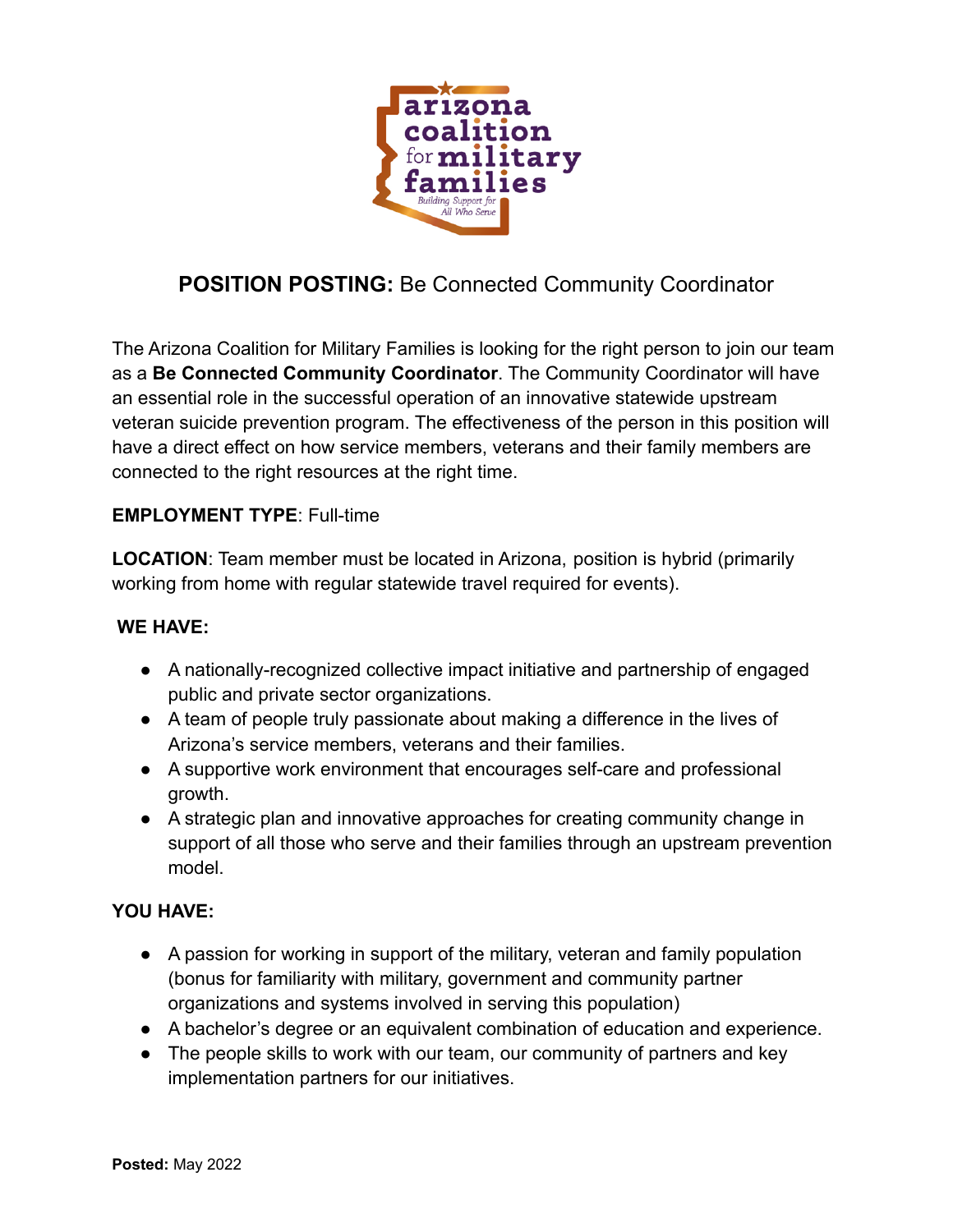

# **POSITION POSTING:** Be Connected Community Coordinator

- A high comfort level and interest in delivering training and presentations in support of the program.
- The ability to support a program's growth and expansion by seeing the big picture and then focusing on what needs to happen to get there.
- High enthusiasm for working with communities around Arizona to strengthen capacity to support the military and veteran population. This can include convening stakeholders, mapping out plans, increasing engagement and supporting participation in the Coalition initiatives.
- Extreme attention to detail with metrics and reporting data, tracking of tasks, emails requiring response, etc.
- The ability to stay focused and organized when there are many different tasks requiring your attention.
- A team oriented approach to your work with a focus on problem solving and finding solutions.
- Comfort with technology, including Microsoft Office & Gsuite (excel/google sheets in particular), cloud-based platforms, etc.
- A feeling of joy when you get to log your progress and check things off your list.

## **A TYPICAL DAY:**

- Participating in a daily huddle with the statewide Be Connected team.
- Conducting training for our partners and community (e.g. Resource Navigation, military/veteran culture, etc.).
- Conducting outreach about the Be Connected program (meetings, phone calls, presentations, exhibitor tables, etc.).
- Checking in regularly with assigned Be Connected Partner Organization and community points-of-contact.
- Troubleshooting and creating solutions for the Be Connected program and communities as it grows and expands to support smooth operation and excellent support to our community.
- Identifying and tracking outreach opportunities and events for the Be Connected team to attend. Coordinating coverage by our team of Community Outreach Navigators.